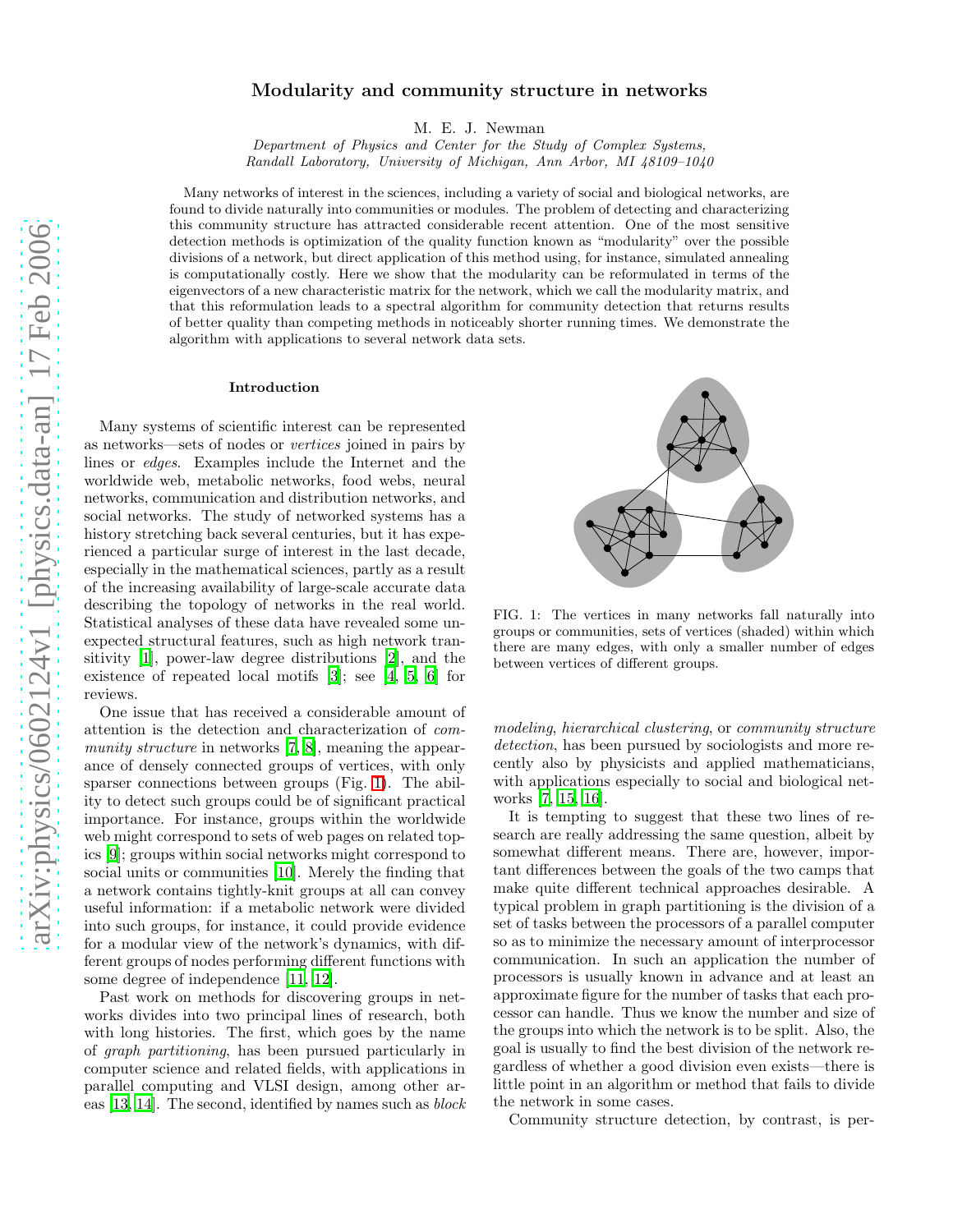haps best thought of as a data analysis technique used to shed light on the structure of large-scale network datasets, such as social networks, Internet and web data, or biochemical networks. Community structure methods normally assume that the network of interest divides naturally into subgroups and the experimenter's job is to find those groups. The number and size of the groups is thus determined by the network itself and not by the experimenter. Moreover, community structure methods may explicitly admit the possibility that no good division of the network exists, an outcome that is itself considered to be of interest for the light it sheds on the topology of the network.

In this paper our focus is on community structure detection in network datasets representing real-world systems of interest. However, both the similarities and differences between community structure methods and graph partitioning will motivate many of the developments that follow.

## The method of optimal modularity

Suppose then that we are given, or discover, the structure of some network and that we wish to determine whether there exists any natural division of its vertices into nonoverlapping groups or communities, where these communities may be of any size.

Let us approach this question in stages and focus initially on the problem of whether any good division of the network exists into just two communities. Perhaps the most obvious way to tackle this problem is to look for divisions of the vertices into two groups so as to minimize the number of edges running between the groups. This "minimum cut" approach is the approach adopted, virtually without exception, in the algorithms studied in the graph partitioning literature. However, as discussed above, the community structure problem differs crucially from graph partitioning in that the sizes of the communities are not normally known in advance. If community sizes are unconstrained then we are, for instance, at liberty to select the trivial division of the network that puts all the vertices in one of our two groups and none in the other, which guarantees we will have zero intergroup edges. This division is, in a sense, optimal, but clearly it does not tell us anything of any worth. We can, if we wish, artificially forbid this solution, but then a division that puts just one vertex in one group and the rest in the other will often be optimal, and so forth.

The problem is that simply counting edges is not a good way to quantify the intuitive concept of community structure. A good division of a network into communities is not merely one in which there are few edges between communities; it is one in which there are fewer than expected edges between communities. If the number of edges between two groups is only what one would expect on the basis of random chance, then few thoughtful observers would claim this constitutes evidence of meaningful community structure. On the other hand, if the number of edges between groups is significantly less than we expect by chance—or equivalently if the number within groups is significantly more—then it is reasonable to conclude that something interesting is going on.

This idea, that true community structure in a network corresponds to a statistically surprising arrangement of edges, can be quantified using the measure known as modularity [\[17](#page-6-16)]. The modularity is, up to a multiplicative constant, the number of edges falling within groups minus the expected number in an equivalent network with edges placed at random. (A precise mathematical formulation is given below.)

The modularity can be either positive or negative, with positive values indicating the possible presence of community structure. Thus, one can search for community structure precisely by looking for the divisions of a network that have positive, and preferably large, values of the modularity [\[18](#page-6-17)].

The evidence so far suggests that this is a highly effective way to tackle the problem. For instance, Guimerà and Amaral  $[12]$  and later Danon *et al.*  $[8]$  optimized modularity over possible partitions of computergenerated test networks using simulated annealing. In direct comparisons using standard measures, Danon et al. found that this method outperformed all other methods for community detection of which they were aware, in most cases by an impressive margin. On the basis of considerations such as these we consider maximization of the modularity to be perhaps the definitive current method of community detection, being at the same time based on sensible statistical principles and highly effective in practice.

Unfortunately, optimization by simulated annealing is not a workable approach for the large network problems facing today's scientists, because it demands too much computational effort. A number of alternative heuristic methods have been investigated, such as greedy algorithms [\[18\]](#page-6-17) and extremal optimization [\[19\]](#page-6-18). Here we take a different approach based on a reformulation of the modularity in terms of the spectral properties of the network of interest.

Suppose our network contains  $n$  vertices. For a particular division of the network into two groups let  $s_i = 1$ if vertex i belongs to group 1 and  $s_i = -1$  if it belongs to group 2. And let the number of edges between vertices i and j be  $A_{ij}$ , which will normally be 0 or 1, although larger values are possible in networks where multiple edges are allowed. (The quantities  $A_{ij}$  are the elements of the so-called *adjacency matrix*.) At the same time, the *expected* number of edges between vertices i and j if edges are placed at random is  $k_i k_j/2m$ , where  $k_i$ and  $k_j$  are the degrees of the vertices and  $m = \frac{1}{2} \sum_i k_i$ is the total number of edges in the network. Thus the modularity can be written

<span id="page-1-0"></span>
$$
Q = \frac{1}{4m} \sum_{ij} \left( A_{ij} - \frac{k_i k_j}{2m} \right) s_i s_j = \frac{1}{4m} \mathbf{s}^T \mathbf{B} \mathbf{s}, \qquad (1)
$$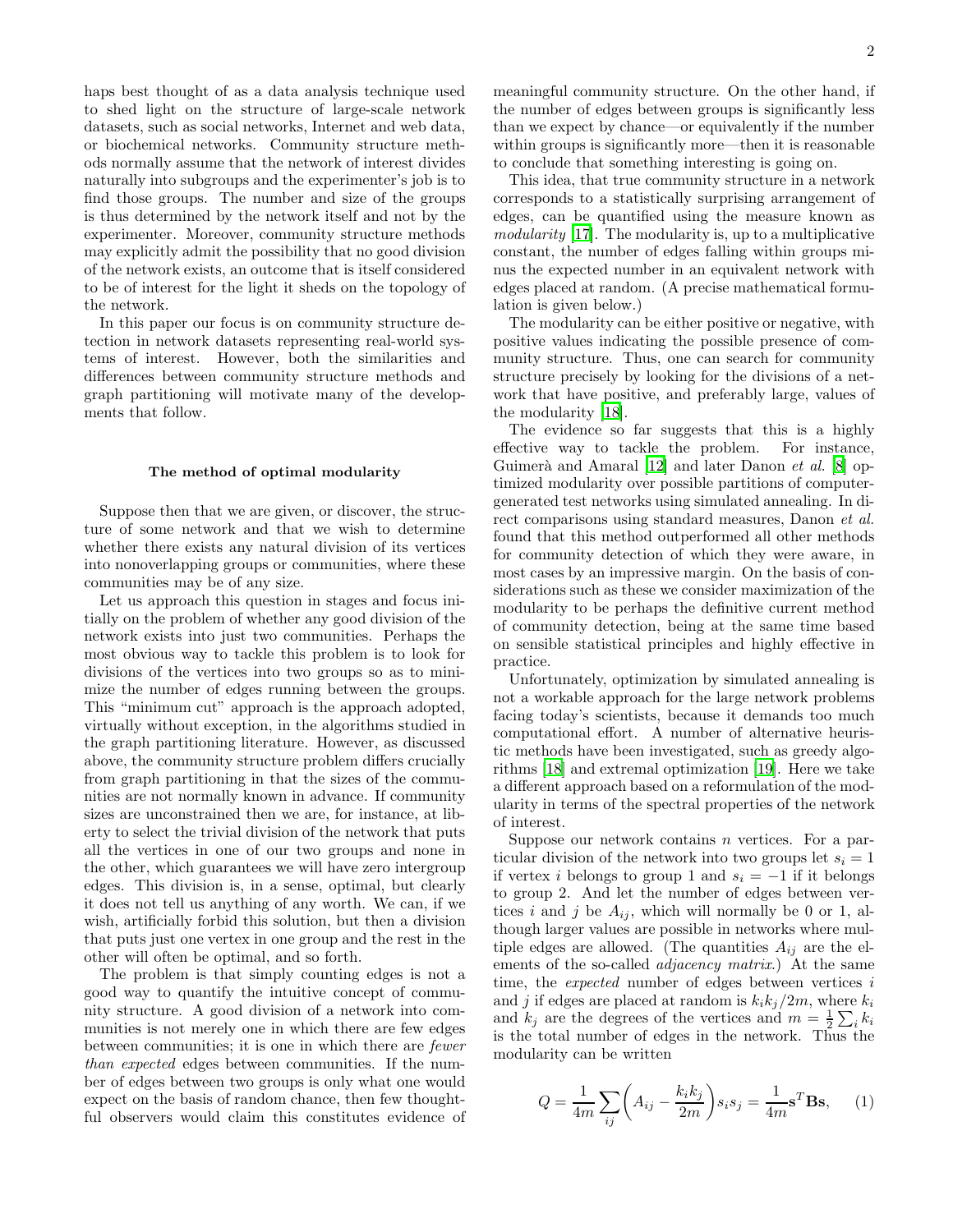where  $s$  is the vector whose elements are the  $s_i$ . The leading factor of  $1/4m$  is merely conventional: it is included for compatibility with the previous definition of modularity [\[17\]](#page-6-16).

<span id="page-2-1"></span>We have here defined a new real symmetric matrix B with elements

$$
B_{ij} = A_{ij} - \frac{k_i k_j}{2m},\tag{2}
$$

which we call the *modularity matrix*. Much of our attention in this paper will be devoted to the properties of this matrix. For the moment, note that the elements of each of its rows and columns sum to zero, so that it always has an eigenvector  $(1, 1, 1, ...)$  with eigenvalue zero. This observation is reminiscent of the matrix known as the graph Laplacian [\[20](#page-6-19)], which is the basis for one of the best-known methods of graph partitioning, spectral partitioning [\[21,](#page-6-20) [22\]](#page-6-21), and has the same property. And indeed, the methods presented in this paper have many similarities to spectral partitioning, although there are some crucial differences as well, as we will see.

Given Eq.  $(1)$ , we proceed by writing **s** as a linear combination of the normalized eigenvectors  $\mathbf{u}_i$  of **B** so that  $\mathbf{s} = \sum_{i=1}^{n} a_i \mathbf{u}_i$  with  $a_i = \mathbf{u}_i^T \cdot \mathbf{s}$ . Then we find

<span id="page-2-0"></span>
$$
Q = \sum_{i} a_i \mathbf{u}_i^T \mathbf{B} \sum_{j} a_j \mathbf{u}_j = \sum_{i=1}^n (\mathbf{u}_i^T \cdot \mathbf{s})^2 \beta_i, \qquad (3)
$$

where  $\beta_i$  is the eigenvalue of **B** corresponding to eigenvector  $\mathbf{u}_i$ . Here, and henceforth, we drop the leading factor of 1/4m for the sake of brevity.

Let us assume that the eigenvalues are labeled in decreasing order,  $\beta_1 \geq \beta_2 \geq \ldots \geq \beta_n$ . We wish to maximize the modularity by choosing an appropriate division of the network, or equivalently by choosing the value of the index vector s. This means choosing s so as to concentrate as much weight as possible in the terms of the sum involving the largest (most positive) eigenvalues. If there were no other constraints on our choice of s (apart from normalization), this would be an easy task: we would simply chose s proportional to the eigenvector  $\mathbf{u}_1$ . This places all of the weight in the term involving the largest eigenvalue  $\beta_1$ , the other terms being automatically zero, since the eigenvectors are orthogonal.

Unfortunately, there is another constraint on the problem imposed by the restriction of the elements of s to the values  $\pm 1$ , which means **s** cannot normally be chosen proportional to  $\mathbf{u}_1$ . This makes the optimization problem much more difficult. Indeed, it seems likely that the problem is NP-hard computationally, since it is formally equivalent to an instance of the NP-hard MAX-CUT problem. This makes it improbable that a simple procedure exists for finding the optimal s, so we turn instead to approximate methods.

An optimization problem similar to this one appears in the development of the spectral partitioning method and in that case a very simple approximation is found to be effective, namely maximizing the term involving

the leading eigenvalue and completely ignoring all the others. As we now show, the same approach turns out to be effective here too: we simply ignore the inconvenient fact that it is not possible to make s perfectly parallel to  $u_1$  and go ahead and maximize the term in  $\beta_1$  anyway.

Given that we are free to choose the sizes of our two groups of vertices, the greatest value of the coefficient  $(\mathbf{u}_1^T \cdot \mathbf{s})^2$  in this term is achieved by dividing the vertices according to the signs of the elements in  $\mathbf{u}_1$ —all vertices whose corresponding elements in  $\mathbf{u}_1$  are positive go in one group and all the rest in the other group. So this is our algorithm: we compute the leading eigenvector of the modularity matrix and divide the vertices into two groups according to the signs of the corresponding elements in this vector.

We immediately notice some satisfying features of this method. First, as we have made clear, it works even though the sizes of the communities are not specified. Unlike conventional partitioning methods that minimize the number of between-group edges, there is no need to constrain the group sizes or to artificially forbid the trivial solution with all vertices in a single group. There is an eigenvector  $(1, 1, 1, ...)$  corresponding to such a trivial solution, but its eigenvalue is zero. All other eigenvectors are orthogonal to this one and hence must possess both positive and negative elements. Thus, so long as there is any positive eigenvalue our method will not put all vertices in the same group.

It is however possible for there to be no positive eigenvalues of the modularity matrix. In this case the leading eigenvector is the vector  $(1, 1, 1, ...)$  corresponding to all vertices in a single group together. But this is precisely the correct result: the algorithm is in this case telling us that there is no division of the network that results in positive modularity, as can immediately be seen from Eq. [\(3\)](#page-2-0), since all terms in the sum will be zero or negative. The modularity of the undivided network is zero, which is the best that can be achieved. This is an important feature of our algorithm. The algorithm has the ability not only to divide networks effectively, but also to refuse to divide them when no good division exists. We will call the networks in this latter case indivisible. That is, a network is indivisible if the modularity matrix has no positive eigenvalues. This idea will play a crucial role in later developments.

Our algorithm as we have described it makes use only of the signs of the elements of the leading eigenvector, but the magnitudes convey information too. Vertices corresponding to elements of large magnitude make large contributions to the modularity, Eq. [\(3\)](#page-2-0), and conversely for small ones. This means that moving a vertex corresponding to an element of small magnitude from one group to the other makes little difference to Q. In other words, the magnitudes of the elements are a measure of how "strongly" a vertex belongs to one community or the other, and vertices with elements close to zero are, in a sense, on the borderline between communities. Thus our algorithm allows us not merely to divide the vertices into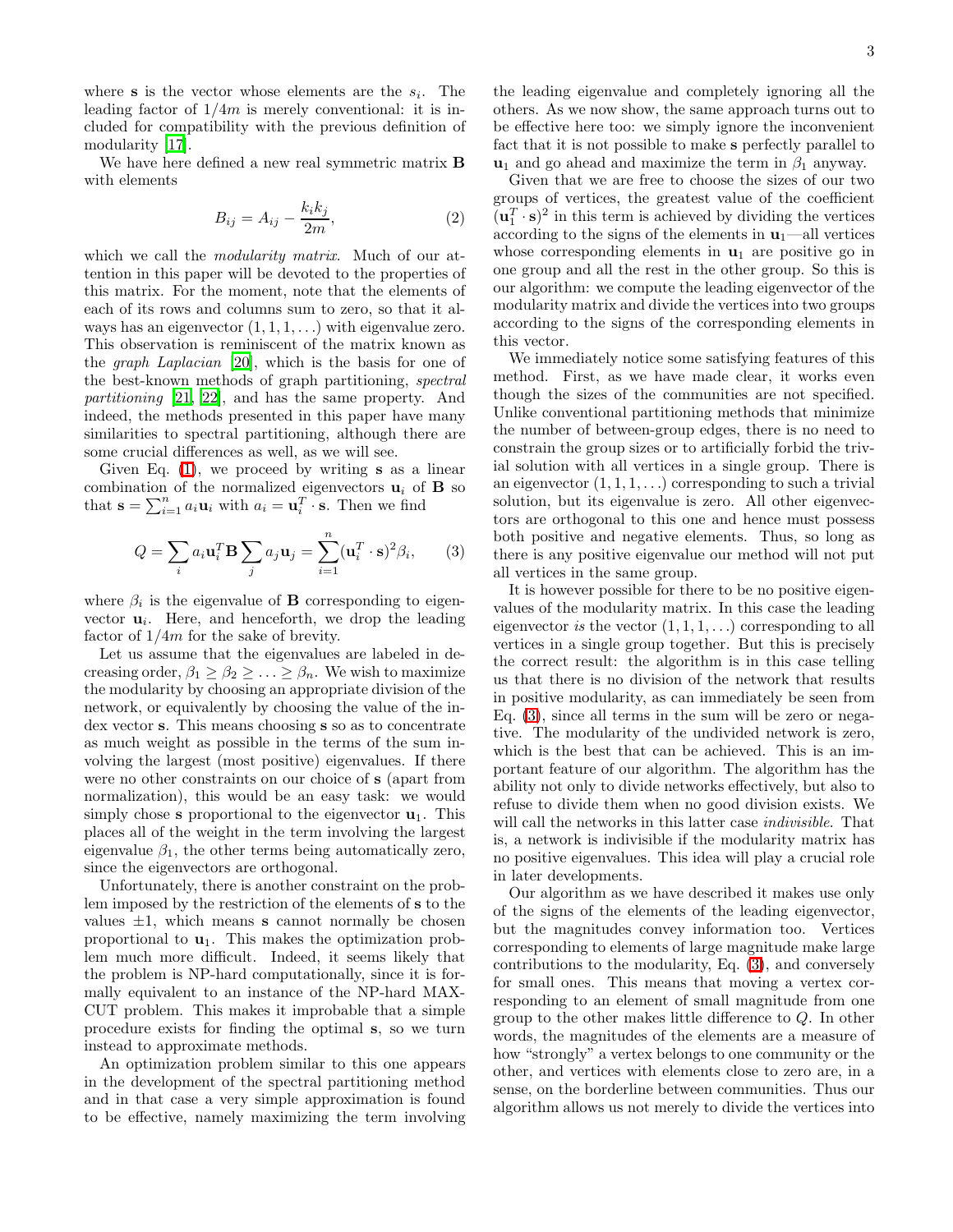

<span id="page-3-0"></span>FIG. 2: Application of our eigenvector-based method to the "karate club" network of Ref. [\[23\]](#page-6-22). Shapes of vertices indicate the membership of the corresponding individuals in the two known factions of the network while the dotted line indicates the split found by the algorithm, which matches the factions exactly. The shades of the vertices indicate the strength of their membership, as measured by the value of the corresponding element of the eigenvector.

groups, but to place them on a continuous scale of "how much" they belong to one group or the other.

As an example of this algorithm we show in Fig. [2](#page-3-0) the result of its application to a famous network from the social science literature, which has become something of a standard test for community detection algorithms. The network is the "karate club" network of Zachary [\[23\]](#page-6-22), which shows the pattern of friendships between the members of a karate club at a US university in the 1970s. This example is of particular interest because, shortly after the observation and construction of the network, the club in question split in two as a result of an internal dispute. Applying our eigenvector-based algorithm to the network, we find the division indicated by the dotted line in the figure, which coincides exactly with the known division of the club in real life.

The vertices in Fig. [2](#page-3-0) are shaded according to the values of the elements in the leading eigenvector of the modularity matrix, and these values seem also to accord well with known social structure within the club. In particular, the three vertices with the heaviest weights, either positive or negative (black and white vertices in the figure), correspond to the known ringleaders of the two factions.

#### Dividing networks into more than two communities

In the preceding section we have given a simple matrixbased method for finding a good division of a network into two parts. Many networks, however, contain more than two communities, so we would like to extend our method to find good divisions of networks into larger numbers of parts. The standard approach to this problem, and the one adopted here, is repeated division into two: we use the algorithm of the previous section first

to divide the network into two parts, then divide those parts, and so forth.

In doing this it is crucial to note that it is not correct, after first dividing a network in two, to simply delete the edges falling between the two parts and then apply the algorithm again to each subgraph. This is because the degrees appearing in the definition, Eq. [\(1\)](#page-1-0), of the modularity will change if edges are deleted, and any subsequent maximization of modularity would thus maximize the wrong quantity. Instead, the correct approach is to define for each subgraph g a new  $n_g \times n_g$  modularity matrix  $\mathbf{B}^{(g)}$ , where  $n_g$  is the number of vertices in the subgraph. The correct definition of the element of this matrix for vertices  $i, j$  is

<span id="page-3-1"></span>
$$
B_{ij}^{(g)} = A_{ij} - \frac{k_i k_j}{2m} - \delta_{ij} \left[ k_i^{(g)} - k_i \frac{d_g}{2m} \right],
$$
 (4)

where  $k_i^{(g)}$  is the degree of vertex i within subgraph g and  $d_g$  is the sum of the (total) degrees  $k_i$  of the vertices in the subgraph. Then the subgraph modularity  $Q_g = \mathbf{s}^T \mathbf{B}^{(g)} \mathbf{s}$ correctly gives the additional contribution to the total modularity made by the division of this subgraph. In particular, note that if the subgraph is undivided,  $Q<sub>q</sub>$  is correctly zero. Note also that for a complete network Eq. [\(4\)](#page-3-1) reduces to the previous definition for the modu-larity matrix, Eq. [\(2\)](#page-2-1), since  $k_i^{(g)} \to k_i$  and  $d_g \to 2m$  in that case.

In repeatedly subdividing our network, an important question we need to address is at what point to halt the subdivision process. A nice feature of our method is that it provides a clear answer to this question: if there exists no division of a subgraph that will increase the modularity of the network, or equivalently that gives a positive value for  $Q_g$ , then there is nothing to be gained by dividing the subgraph and it should be left alone; it is indivisible in the sense of the previous section. This happens when there are no positive eigenvalues to the matrix  $\mathbf{B}^{(g)}$ , and thus our leading eigenvalue provides a simple check for the termination of the subdivision process: if the leading eigenvalue is zero, which is the smallest value it can take, then the subgraph is indivisible.

Note, however, that while the absence of positive eigenvalues is a sufficient condition for indivisibility, it is not a necessary one. In particular, if there are only small positive eigenvalues and large negative ones, the terms in Eq. [\(3\)](#page-2-0) for negative  $\beta_i$  may outweigh those for positive. It is straightforward to guard against this possibility, however: we simply calculate the modularity contribution for each proposed split directly and confirm that it is greater than zero.

Thus our algorithm is as follows. We construct the modularity matrix for our network and find its leading (most positive) eigenvalue and eigenvector. We divide the network into two parts according to the signs of the elements of this vector, and then repeat for each of the parts. If at any stage we find that the proposed split makes a zero or negative contribution to the total mod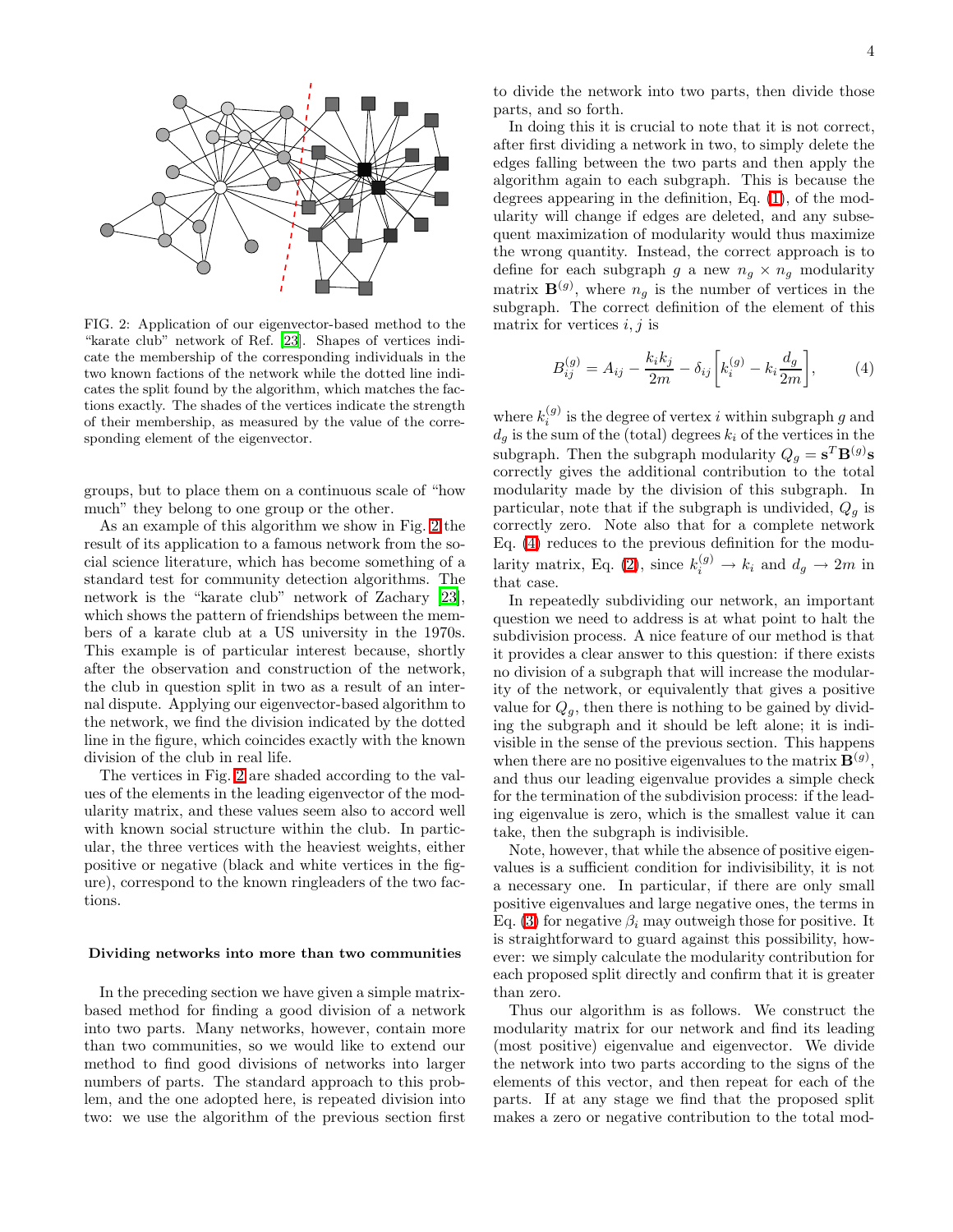ularity, we leave the corresponding subgraph undivided. When the entire network has been decomposed into indivisible subgraphs in this way, the algorithm ends.

One immediate corollary of this approach is that all "communities" in the network are, by definition, indivisible subgraphs. A number of authors have in the past proposed formal definitions of what a community is [\[9](#page-6-8), [16](#page-6-15), [24](#page-6-23)]. The present method provides an alternative, first-principles definition of a community as an indivisible subgraph.

#### Further techniques for modularity maximization

In this section we describe briefly another method we have investigated for dividing networks in two by modularity optimization, which is entirely different from our spectral method. Although not of especial interest on its own, this second method is, as we will shortly show, very effective when combined with the spectral method.

Let us start with some initial division of our vertices into two groups: the most obvious choice is simply to place all vertices in one of the groups and no vertices in the other. Then we proceed as follows. We find among the vertices the one that, when moved to the other group, will give the biggest increase in the modularity of the complete network, or the smallest decrease if no increase is possible. We make such moves repeatedly, with the constraint that each vertex is moved only once. When all  $n$  vertices have been moved, we search the set of intermediate states occupied by the network during the operation of the algorithm to find the state that has the greatest modularity. Starting again from this state, we repeat the entire process iteratively until no further improvement in the modularity results. Those familiar with the literature on graph partitioning may find this algorithm reminiscent of the Kernighan–Lin algorithm [\[25\]](#page-6-24), and indeed the Kernighan–Lin algorithm provided the inspiration for our method.

Despite its simplicity, we find that this method works moderately well. It is not competitive with the best previous methods, but it gives respectable modularity values in the trial applications we have made. However, the method really comes into its own when it is used in combination with the spectral method introduced earlier. It is a common approach in standard graph partitioning problems to use spectral partitioning based on the graph Laplacian to give an initial broad division of a network into two parts, and then refine that division using the Kernighan–Lin algorithm. For community structure problems we find that the equivalent joint strategy works very well. Our spectral approach based on the leading eigenvector of the modularity matrix gives an excellent guide to the general form that the communities should take and this general form can then be fine-tuned by our vertex moving method, to reach the best possible modularity value. The whole procedure is repeated to subdivide the network until every remaining subgraph is indivisible, and no further improvement in the modularity is possible.

Typically, the fine-tuning stages of the algorithm add only a few percent to the final value of the modularity, but those few percent are enough to make the difference between a method that is merely good and one that is, as we will see, exceptional.

#### Example applications

In practice, the algorithm developed here gives excellent results. For a quantitative comparison between our algorithm and others we follow Duch and Arenas [\[19](#page-6-18)] and compare values of the modularity for a variety of networks drawn from the literature. Results are shown in Table [I](#page-5-0) for six different networks—the exact same six as used by Duch and Arenas. We compare modularity figures against three previously published algorithms: the betweenness-based algorithm of Girvan and Newman [\[10\]](#page-6-9), which is widely used and has been incorporated into some of the more popular network analysis programs (denoted GN in the table); the fast algorithm of Clauset et al. [\[26](#page-6-25)] (CNM), which optimizes modularity using a greedy algorithm; and the extremal optimization algorithm of Duch and Arenas [\[19\]](#page-6-18) (DA), which is arguably the best previously existing method, by standard measures, if one discounts methods impractical for large networks, such as exhaustive enumeration of all partitions or simulated annealing.

The table reveals some interesting patterns. Our algorithm clearly outperforms the methods of Girvan and Newman and of Clauset et al. for all the networks in the task of optimizing the modularity. The extremal optimization method on the other hand is more competitive. For the smaller networks, up to around a thousand vertices, there is essentially no difference in performance between our method and extremal optimization; the modularity values for the divisions found by the two algorithms differ by no more than a few parts in a thousand for any given network. For larger networks, however, our algorithm does better than extremal optimization, and furthermore the gap widens as network size increases, to a maximum modularity difference of about a 6% for the largest network studied. For the very large networks that have been of particular interest in the last few years, therefore, it appears that our method for detecting community structure may be the most effective of the methods considered here.

The modularity values given in Table [I](#page-5-0) provide a useful quantitative measure of the success of our algorithm when applied to real-world problems. It is worthwhile, however, also to confirm that it returns sensible divisions of networks in practice. We have given one example demonstrating such a division in Fig. [2.](#page-3-0) We have also checked our method against many of the example networks used in previous studies [\[10,](#page-6-9) [17](#page-6-16)]. Here we give two more examples, both involving network representations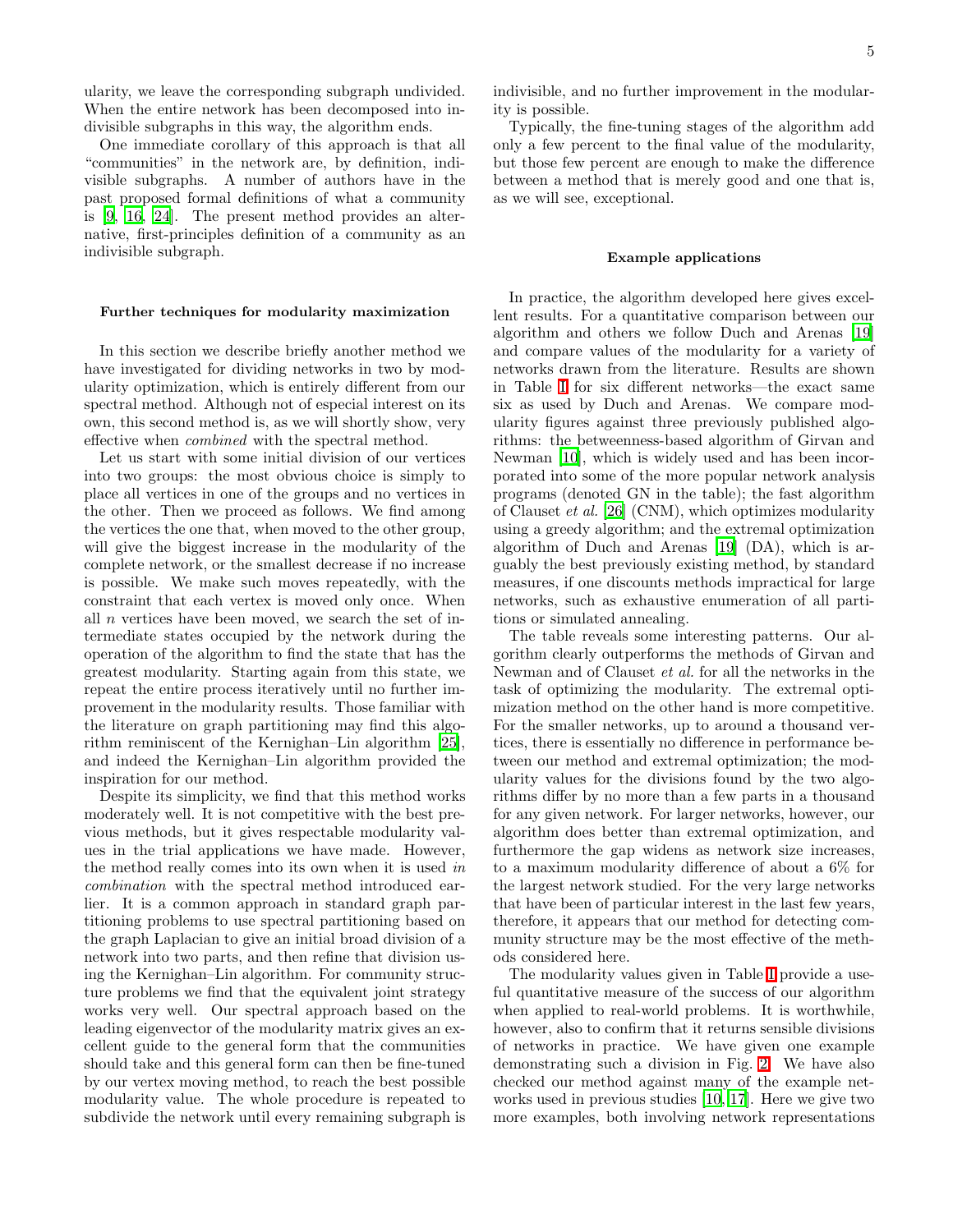|                |          | modularity $Q$ |            |       |            |
|----------------|----------|----------------|------------|-------|------------|
| network        | size $n$ | GN             | <b>CNM</b> | DA    | this paper |
| karate         | 34       | 0.401          | 0.381      | 0.419 | 0.419      |
| jazz musicians | 198      | 0.405          | 0.439      | 0.445 | 0.442      |
| metabolic      | 453      | 0.403          | 0.402      | 0.434 | 0.435      |
| email          | 1133     | 0.532          | 0.494      | 0.574 | 0.572      |
| key signing    | 10680    | 0.816          | 0.733      | 0.846 | 0.855      |
| physicists     | 27519    |                | 0.668      | 0.679 | 0.723      |

<span id="page-5-0"></span>TABLE I: Comparison of modularities for the network divisions found by the algorithm described here and three other previously published methods as described in the text, for six networks of varying sizes. The networks are, in order, the karate club network of Zachary [\[23\]](#page-6-22), the network of collaborations between early jazz musicians of Gleiser and Danon [\[27\]](#page-6-26), a metabolic network for the nematode C. elegans [\[28](#page-6-27)], a network of email contacts between students [\[29](#page-6-28)], a trust network of mutual signing of cryptography keys [\[30](#page-6-29)], and a coauthorship network of scientists working on condensed matter physics [\[31\]](#page-6-30). No modularity figure is given for the last network with the GN algorithm because the slow  $O(n^3)$  operation of the algorithm prevents its application to such large systems.

## of US politics.

The first example is a network of books on politics, compiled by V. Krebs (unpublished, but see www.orgnet.com). In this network the vertices represent 105 recent books on American politics bought from the on-line bookseller Amazon.com, and edges join pairs of books that are frequently purchased by the same buyer. Books were divided (by the present author) according to their stated or apparent political alignment—liberal or conservative—except for a small number of books that were explicitly bipartisan or centrist, or had no clear affiliation.

Figure [3](#page-5-1) shows the result of feeding this network through our algorithm. The algorithm finds four communities of vertices, denoted by the dotted lines in the figure. As we can see, one of these communities consists almost entirely of liberal books and one almost entirely of conservative books. Most of the centrist books fall in the two remaining communities. Thus these books appear to form "communities" of copurchasing that align closely with political views, a result that encourages us to believe that our algorithm is capable of extracting meaningful results from raw network data. It is particularly interesting to note that the centrist books belong to their own communities and are not, in most cases, merely lumped in with the liberals or conservatives; this may indicate that political moderates form their own community of purchasing.

For our second example, we consider a network of political commentary web sites, also called "weblogs" or "blogs," compiled from on-line directories by Adamic and Glance [\[32\]](#page-6-31), who also assigned a political alignment, conservative or liberal, to each blog based on content. The 1225 vertices in the network studied here correspond to the 1225 blogs in the largest component of Adamic and Glance's network, and undirected edges connect vertices



<span id="page-5-1"></span>FIG. 3: Krebs' network of books on American politics. Vertices represent books and edges join books frequently purchased by the same readers. Dotted lines divide the four communities found by our algorithm and shapes represent the political alignment of the books: circles (blue) are liberal, squares (red) are conservative, triangles (purple) are centrist or unaligned.

if either of the corresponding blogs contained a hyperlink to the other on its front page. On feeding this network through our algorithm we discover that the network divides cleanly into conservative and liberal communities and, remarkably, the optimal modularity found is for a division into just two communities. One community has 638 vertices of which 620 (97%) represent conservative blogs. The other has 587 vertices of which 548 (93%) represent liberal blogs. The algorithm found no division of either of these two groups that gives any positive contribution to the modularity; these groups are "indivisible" in the sense defined in this paper. This behavior is unique in our experience among networks of this size and is perhaps a testament not only to the widely noted polarization of the current political landscape in the United States but also to the strong cohesion of the two factions.

Finally, we mention that as well as being accurate our method is also fast. It can be shown that the running time of the algorithm scales with system size as  $O(n^2 \log n)$  for the typical case of a sparse graph. This is considerably better than the  $\mathcal{O}(n^3)$  running time of the betweenness algorithm [\[10\]](#page-6-9), and slightly better than the  $\mathcal{O}(n^2 \log^2 n)$  of the extremal optimization algorithm [\[19\]](#page-6-18). It is not as good as the  $\mathcal{O}(n \log^2 n)$  for the greedy algorithm of [\[26\]](#page-6-25), but our results are of far better quality than those for the greedy algorithm. In practice, running times are reasonable for networks up to about 100 000 vertices with current computers. For the largest of the networks studied here, the collaboration network, which has about 27 000 vertices, the algorithm takes around 20 minutes to run on a standard personal computer.

#### Conclusions

In this paper we have examined the problem of detecting community structure in networks, which we frame as an optimization task in which one searches for the